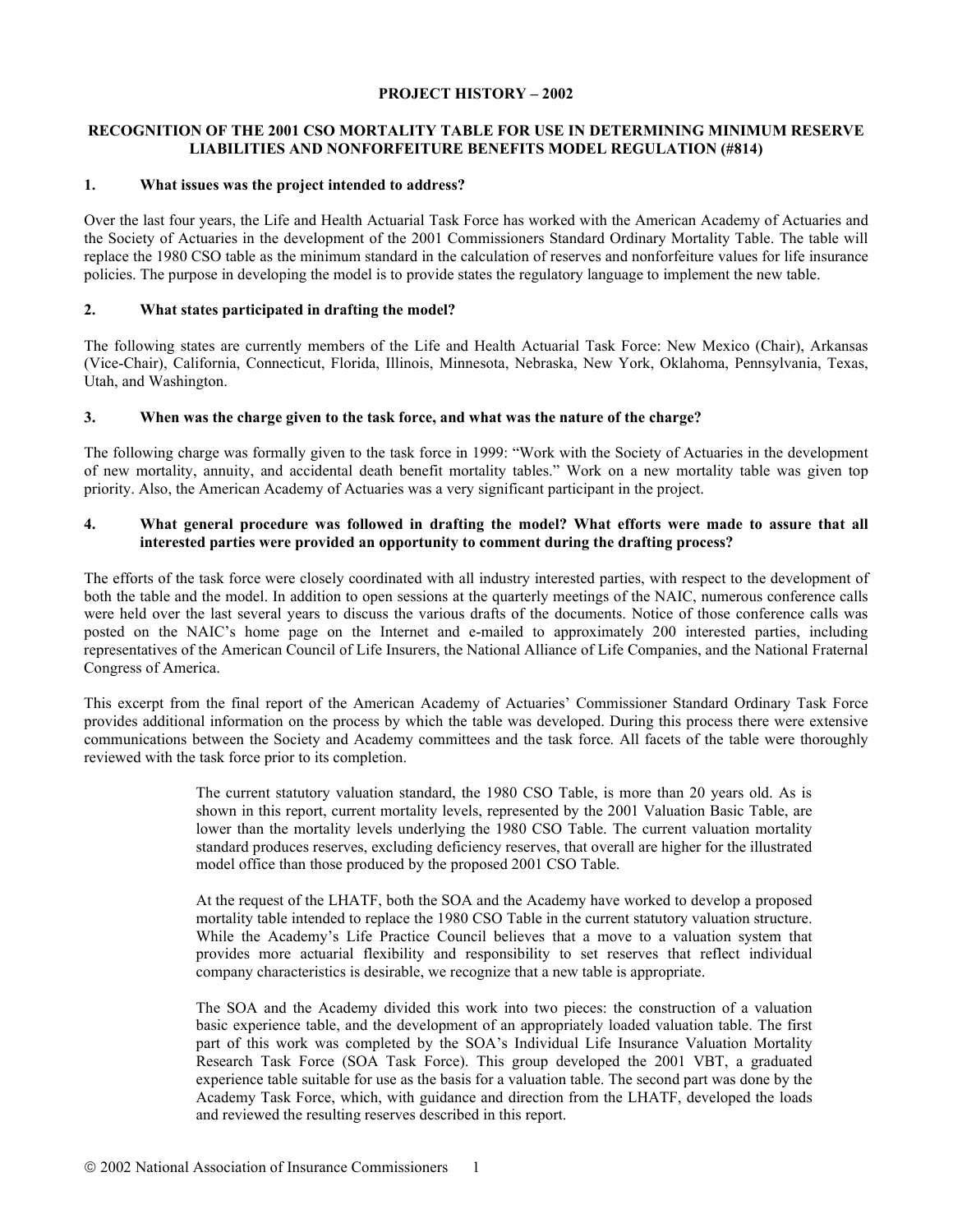These two groups have developed the proposed 2001 CSO Table—a table that is appropriate as a replacement for the 1980 CSO Table. This proposed 2001 CSO Table is shown in Appendix A. Separate nonsmoker, smoker, and composite nonsmoker/smoker tables were developed for males and females for a total of six tables. Each table has values for a 25-year select period and for ultimate ages.

The proposed 2001 CSO Table is intended to provide a minimum standard for the valuation of standard ordinary life insurance. However, this standard may not produce adequate reserves in all cases. In addition, since the table is intended only for valuation, the use of this table may not be appropriate for pricing or for other pricing related purposes.

#### **5. What significant issues were raised during the drafting process, and how were those issues resolved?**

The process by which the table was developed is reviewed in Item #4. The following are three key issues that were addressed in developing the model:

A) Should a higher mortality standard than the table be used for certain types of business?

The following types of business were not included in the experience studies used to develop the table: guaranteed issue, simplified issue, substandard, ETI, and reduced paid up. Concerns were expressed that the table might not be adequate to cover the mortality levels typically exhibited by these types of business. Some consideration was given to requiring the use of either the 1980 CSO Table or some multiple of the 2001 CSO Table in the valuation of these products. Ultimately, these approaches were not incorporated into the model, primarily due to a) differences among companies as to what is regarded as "guaranteed issue," "simplified issue," and "substandard," and b) uncertainties regarding the tax consequences. Instead, the following provision was included in the model to provide additional assurance of adequate reserves:

When the 2001 CSO Mortality Table is the minimum reserve standard for any plan for a company, the actuarial opinion in the annual statement filed with the commissioner shall be based on an asset adequacy analysis as specified in Sections [insert applicable references to Section 5A of the Actuarial Opinion and Memorandum Regulation] of the [insert state] Insurance Regulations. A commissioner may exempt a company from this requirement if it only does business in this state and in no other state.

B) Should different mortality standards be permitted in the calculation of basic and deficiency reserves?

As codified in The Valuation of Life Insurance Policies Model Regulation ("XXX"), actuaries are currently permitted to use different mortality bases in the calculation of basic and deficiency reserves. Often, basic reserves are calculated using ultimate mortality, while deficiency reserves incorporate select mortality modified by "X-factors." Concerns were raised regarding the actuarial appropriateness of this practice, and some suggestions were made that the model prohibits this. In particular, this excerpt from the 1981 *Transactions of the Society of Actuaries* (Volume XXXIII) on the development of the 1980 CSO Table appears to support the use of a single mortality basis:

It was originally indicated that the committee would develop only ultimate tables. However, because of the growing concern over deficiency reserve problems for certain plans of life insurance, Ten-Year Selection Factors have been developed and endorsed by the NAIC. These factors are for use in conjunction with 1980 CSO Tables as an alternative minimum standard for both valuation and deficiency reserves on a plan-byplan basis. Companies would have the option of using 1980 CSO rates or applying selection factors to 1980 CSO rates. The basis chosen for a particular plan should be used to value both the basic life insurance reserve and the deficiency reserves.

In drafting the final version of the model, the task force decided to leave the approach codified in XXX unchanged. The view of the members is that it would be too disruptive of the long-standing actuarial practice to implement such a significant change. However, it should be noted that one component of achieving this consensus was the assurance that a provision requiring asset adequacy testing would be included in the model (that provision is shown in Item "A" above).